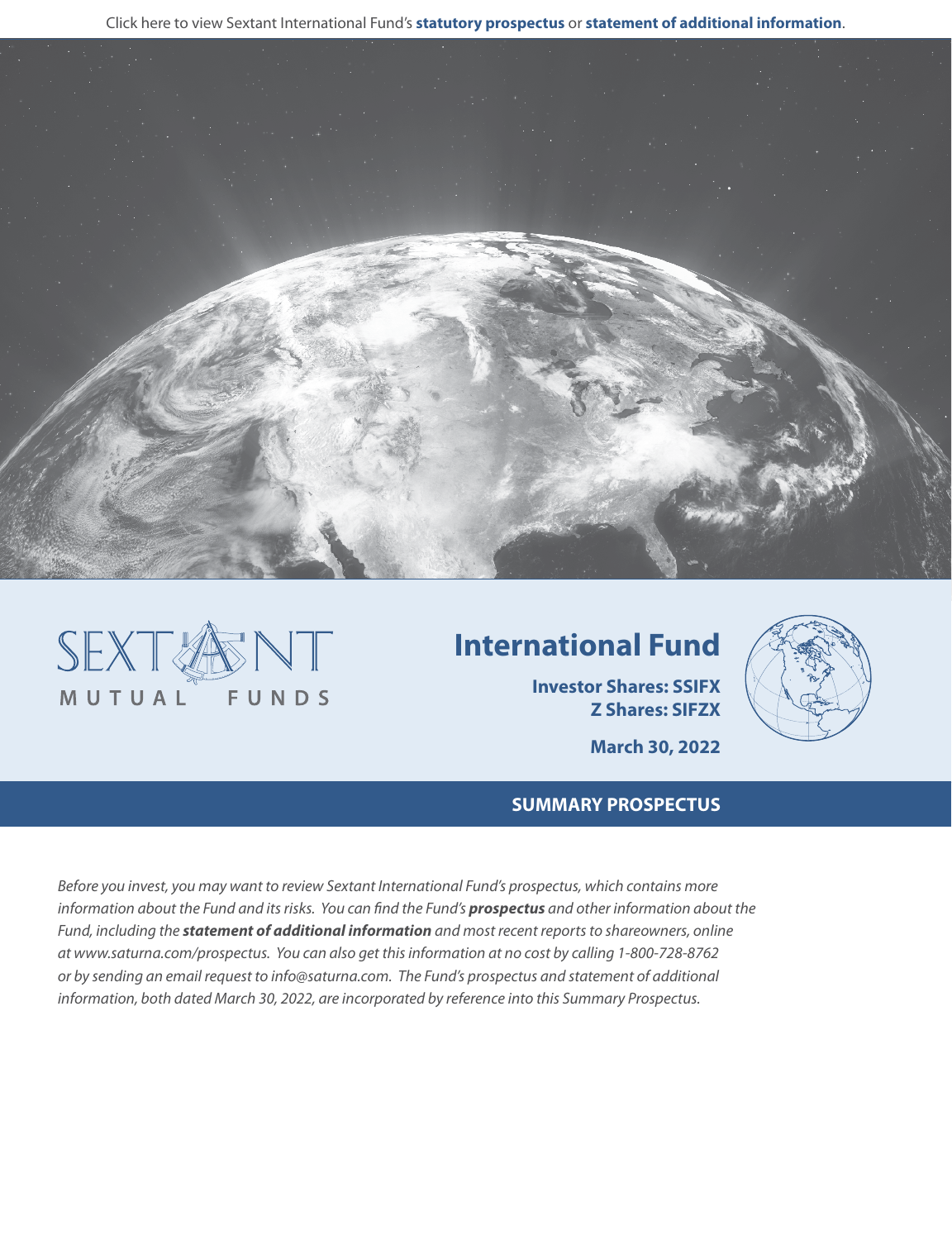## **Investment Objective**

Long-term capital growth.

## **Fees and Expenses**

This section describes the fees and expenses that you may pay if you buy, hold, and sell shares of the Fund. You may pay other fees, such as brokerage commissions and other fees to financial intermediaries, which are not reflected in the table and example below.

#### **Shareowner Fees**

None.

**Annual Fund Operating Expenses** (expenses that you pay each year as a percentage of the value of your investment)

| <b>Investor Shares Z Shares</b>             |          |          |
|---------------------------------------------|----------|----------|
| Management Fees (vary with performance)     | 0.43%    | $0.43\%$ |
| Distribution (12b-1) Fees                   | 0.25%    | None     |
| Other Expenses                              | 0.25%    | $0.29\%$ |
| <b>Total Annual Fund Operating Expenses</b> | $0.93\%$ | 0.72%    |

#### **Example**

This Example is intended to help you compare the cost of investing in the Fund with the cost of investing in other mutual funds.

The Example assumes you invest \$10,000 in the Fund for the time periods indicated and then redeem all of your shares at the end of those periods. The Example also assumes that your investment has a 5% return each year and that the Fund's operating expenses remain the same. Although actual costs may be higher or lower, based on these assumptions, your costs would be:

| 1 year                 | 3 years | 5 years | 10 years |
|------------------------|---------|---------|----------|
| <b>Investor Shares</b> |         |         |          |
| \$95                   | \$296   | \$515   | \$1,143  |
| <b>Z Shares</b>        |         |         |          |
| \$74                   | \$230   | \$401   | S894     |

#### **Portfolio Turnover**

The Fund may have transaction costs, such as commissions, when it buys and sells securities (or "turns over" its portfolio). A higher portfolio turnover rate may indicate higher transaction costs and may result in higher taxes when Fund shares are held in a taxable account. These costs, which are not reflected in annual fund operating expenses or in the example, affect the Fund's performance. During the most recent fiscal year, the Fund's portfolio turnover rate was 21.93% of the average value of its portfolio.

# **Principal Investment Strategies**

The Fund diversifies its investments among many countries, predominantly those with mature markets (such as Europe and Canada). The Fund invests at least 65% of its net assets in companies with their headquarters, and at least half of their assets and earnings, outside the US. The Fund diversifies its investments across industries, companies, and countries. The Fund looks for companies with growing revenues and earnings, favoring companies trading for less than the adviser's assessment of intrinsic value, which typically means companies with low price/earning multiples, low price to cash flow, and higher dividend yields. The Fund principally invests in securities of companies with market capitalizations greater than \$1 billion.

### **Principal Risks of Investing**

**Market risk:** The value of the Fund's shares rises and falls as the market value of the securities in which the Fund invests goes up and down. The market value of securities will fluctuate, sometimes significantly and unpredictably, with stocks generally being more volatile than bonds. When you redeem your shares, they may be worth more or less than what you paid for them. Only consider investing in the Fund if you are willing to accept the risk that you may lose money.

**Equity securities risk:** Equity securities may experience significant volatility in response to economic or market conditions or adverse events that affect a particular industry, sector, or company. Larger companies may have slower rates of growth as compared to smaller, faster-growing companies. Smaller companies may have more limited financial resources, products, or services, and tend to be more sensitive to changing economic or market conditions.

**Foreign investing risk:** Foreign investing involves risks not normally associated with US securities. These risks include fluctuations in currency exchange rates, less public information about securities, less governmental market supervision, and lack of uniform financial, social, and political standards. Foreign investing heightens the risk of confiscatory taxation, seizure or nationalization of assets, currency controls, trading suspensions, or adverse political or social developments that affect investments.

**Emerging markets risk:** There are heightened risks when investing in emerging markets, which are generally less liquid and more volatile than more developed securities markets. These risks include greater political or economic uncertainties; delays and disruptions in securities settlement procedures; weaker corporate governance, accounting, auditing and financial reporting standards; and less publicly available information about issuers. Emerging market countries' governments may also be more likely to impose capital controls or nationalize an industry.

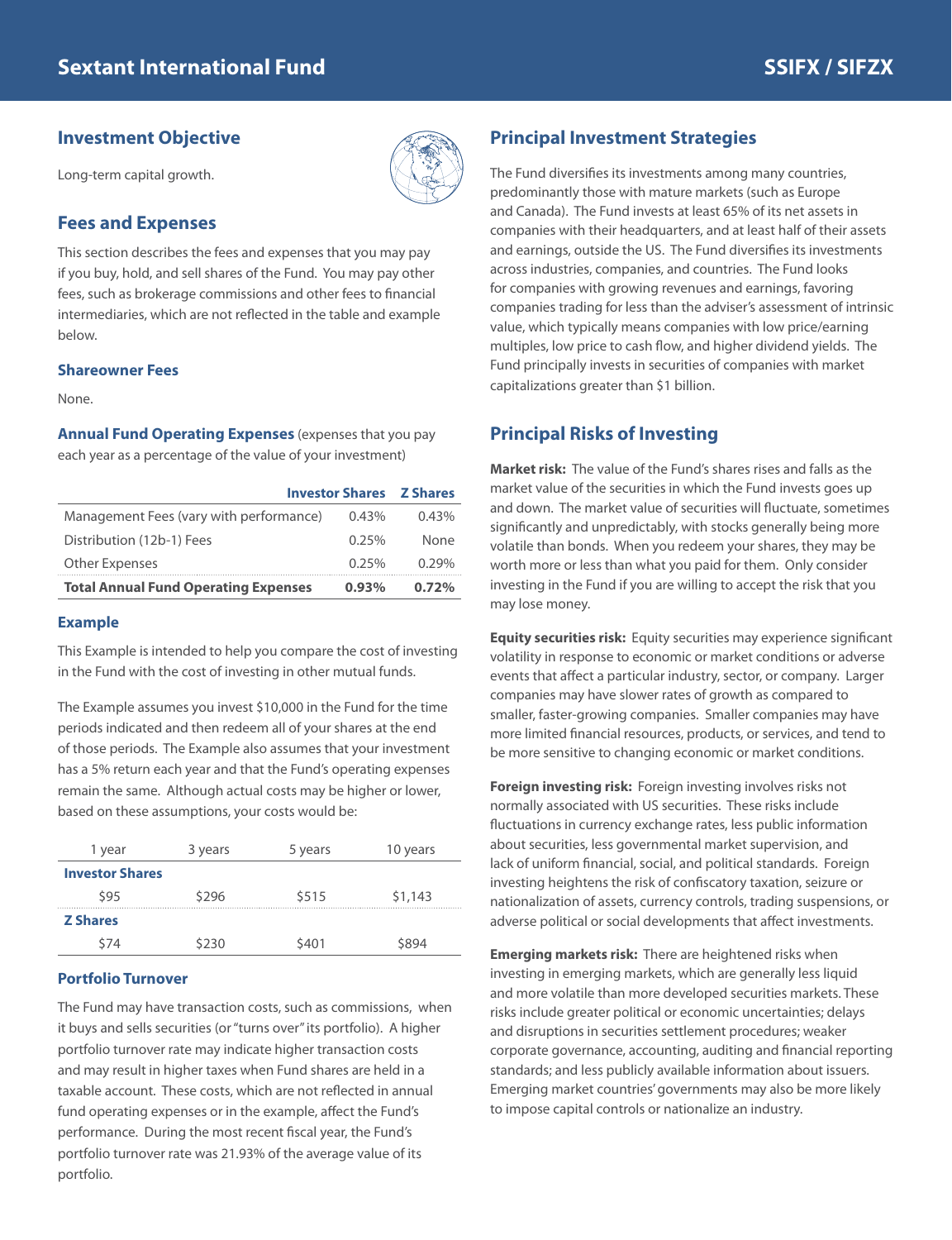**Liquidity risk:** Liquidity risk exists when particular investments are difficult to sell and may be more difficult to value. If the Fund is forced to sell these investments during unfavorable conditions to meet redemptions or for other cash needs, the Fund may lose money on its investments. As a result, the Fund may be unable to achieve its objective.

**Technology sector risk:** The information technology industries may be affected by technological obsolescence, short product cycles, falling prices and profits, competitive pressures and general market conditions. For example, rapid advances in science and technology might cause existing products to become obsolete, and the Fund's returns could suffer to the extent it holds an affected company's shares. Additionally, technology companies are dependent upon consumer and business acceptance as new technologies evolve.

**Large transaction risk:** A significant percentage of the Fund's shares may be owned or controlled by the Adviser and its affiliates or other large shareholders. Accordingly, the Fund is subject to the potential for large-scale inflows and outflows as a result of purchases and redemptions of its shares by such shareholders. These inflows and outflows could negatively affect the Fund's net asset value and performance.

# **Performance**

#### **Annual Total Return**

The following bar chart presents the calendar year total returns of the Fund's Investor Shares before taxes. The bar chart provides an indication of the risks of investing in the Fund by showing changes in performance from year to year. A fund's past performance (before and after taxes) is not a guarantee of how a fund will perform in the future.

Performance data current to the most recent month-end and quarter-end are available at www.sextantfunds.com.



#### **Average Annual Total Returns**

The table below presents the average annual returns for the Fund and provides an indication of the risks of investing in the Fund by showing how the Fund's average annual returns for 1, 5, and 10 years and for the Life of the Fund compare to those of a broadbased market index.

|                                                                                      | Periods ended December 31, 2021 |         |                 |                        |
|--------------------------------------------------------------------------------------|---------------------------------|---------|-----------------|------------------------|
|                                                                                      | 1 Year                          | 5 Years | <b>10 Years</b> | Life of<br>Fund        |
| <b>International Fund Investor Shares (SSIFX)</b>                                    |                                 |         |                 |                        |
| Return before taxes                                                                  | 17.51%                          | 15.64%  | 8.88%           | $8.18\%$ <sup>A</sup>  |
| Return after taxes on<br>distributions                                               | 15.38%                          | 14.20%  | 8.04%           | $7.67\%$ <sup>A</sup>  |
| Return after taxes on<br>distributions and sale<br>of Fund shares                    | 11.40%                          | 11.74%  | 6.64%           | $6.67\%$ <sup>A</sup>  |
| <b>International Fund Z Shares (SIFZX)</b>                                           |                                 |         |                 |                        |
| Return before taxes                                                                  | 17.64%                          | n/a     | n/a             | $14.26\%$ <sup>B</sup> |
| <b>MSCI EAFE Index</b><br>(reflects no deduction<br>for fees, expenses, or<br>taxes) | 11.78%                          | 10.06%  | 8.53%           | 7.49% <sup>B</sup>     |

*A Sextant International Fund Investor Shares began operations September 28, 1995.*

<sup>B</sup> Sextant International Fund Z Shares began operations June 2, 2017, and the *Life of Fund return for the MSCI EAFE Index is shown since this date.*

After-tax returns are calculated using the historical highest individual federal marginal income tax rates and do not reflect the impact of any state or local taxes. Actual after-tax returns depend on an investor's tax situation and may differ from those shown. After-tax returns shown are not relevant to investors who hold their Fund shares through tax-deferred arrangements, such as 401(k) plans or individual retirement accounts.